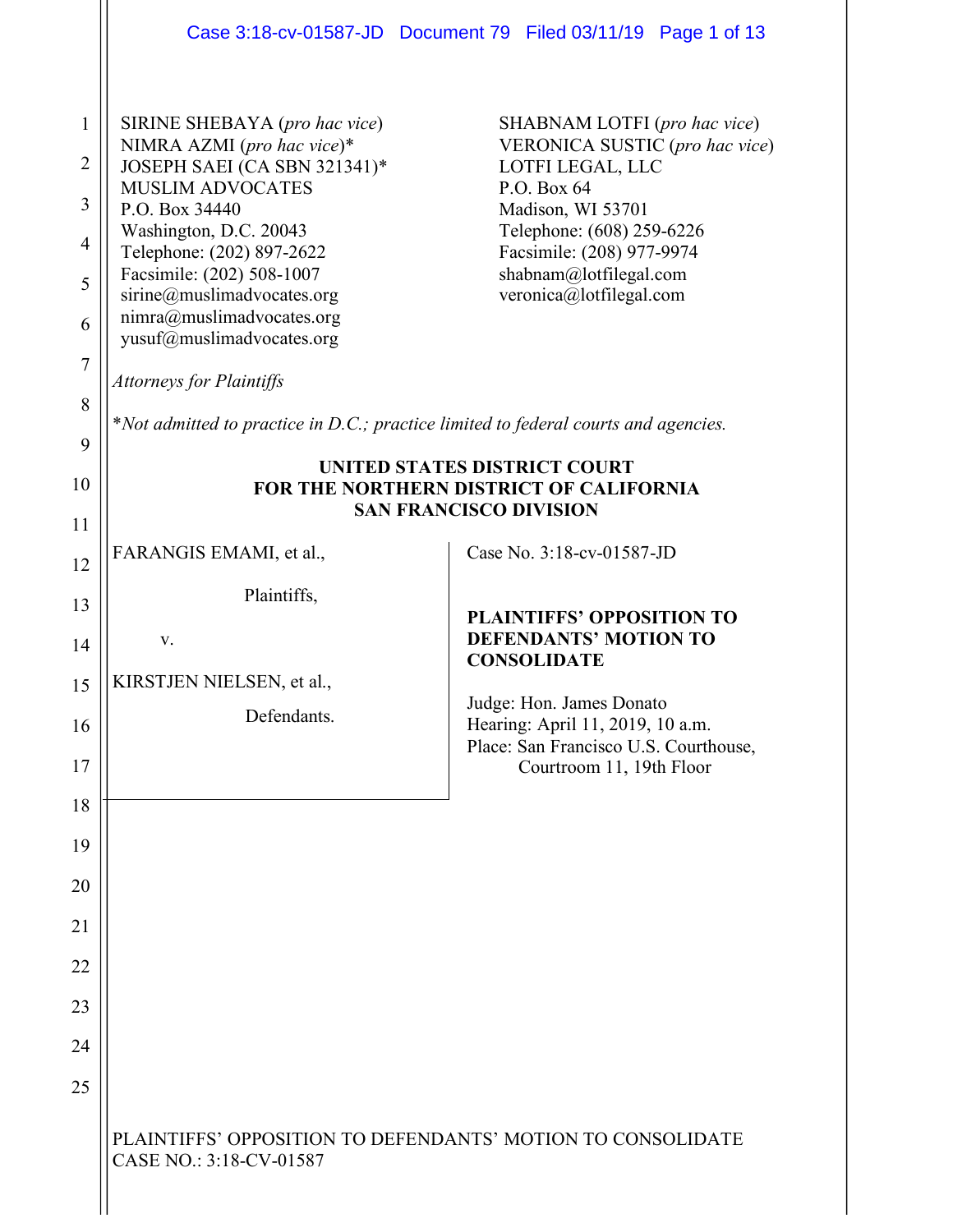|                | Case 3:18-cv-01587-JD  Document 79  Filed 03/11/19  Page 2 of 13                           |
|----------------|--------------------------------------------------------------------------------------------|
| $\mathbf{1}$   | <b>TABLE OF CONTENTS</b>                                                                   |
| $\overline{2}$ |                                                                                            |
| 3              |                                                                                            |
| $\overline{4}$ |                                                                                            |
| 5              |                                                                                            |
| 6              |                                                                                            |
| 7              |                                                                                            |
| 8              | Consolidation Is Not Appropriate Because It Would<br>$\mathbf{I}$ .                        |
| 9              | This Court Should Order Coordination And Joint Case Management,<br>$\mathbf{H}$            |
| 10             |                                                                                            |
| 11<br>12       |                                                                                            |
| 13             |                                                                                            |
| 14             |                                                                                            |
| 15             |                                                                                            |
| 16             |                                                                                            |
| 17             |                                                                                            |
| 18             |                                                                                            |
| 19             |                                                                                            |
| 20             |                                                                                            |
| 21             |                                                                                            |
| 22             |                                                                                            |
| 23             |                                                                                            |
| 24             |                                                                                            |
| 25             |                                                                                            |
|                | PLAINTIFFS' OPPOSITION TO DEFENDANTS' MOTION TO CONSOLIDATE<br>CASE NO.: 3:18-CV-01587 - i |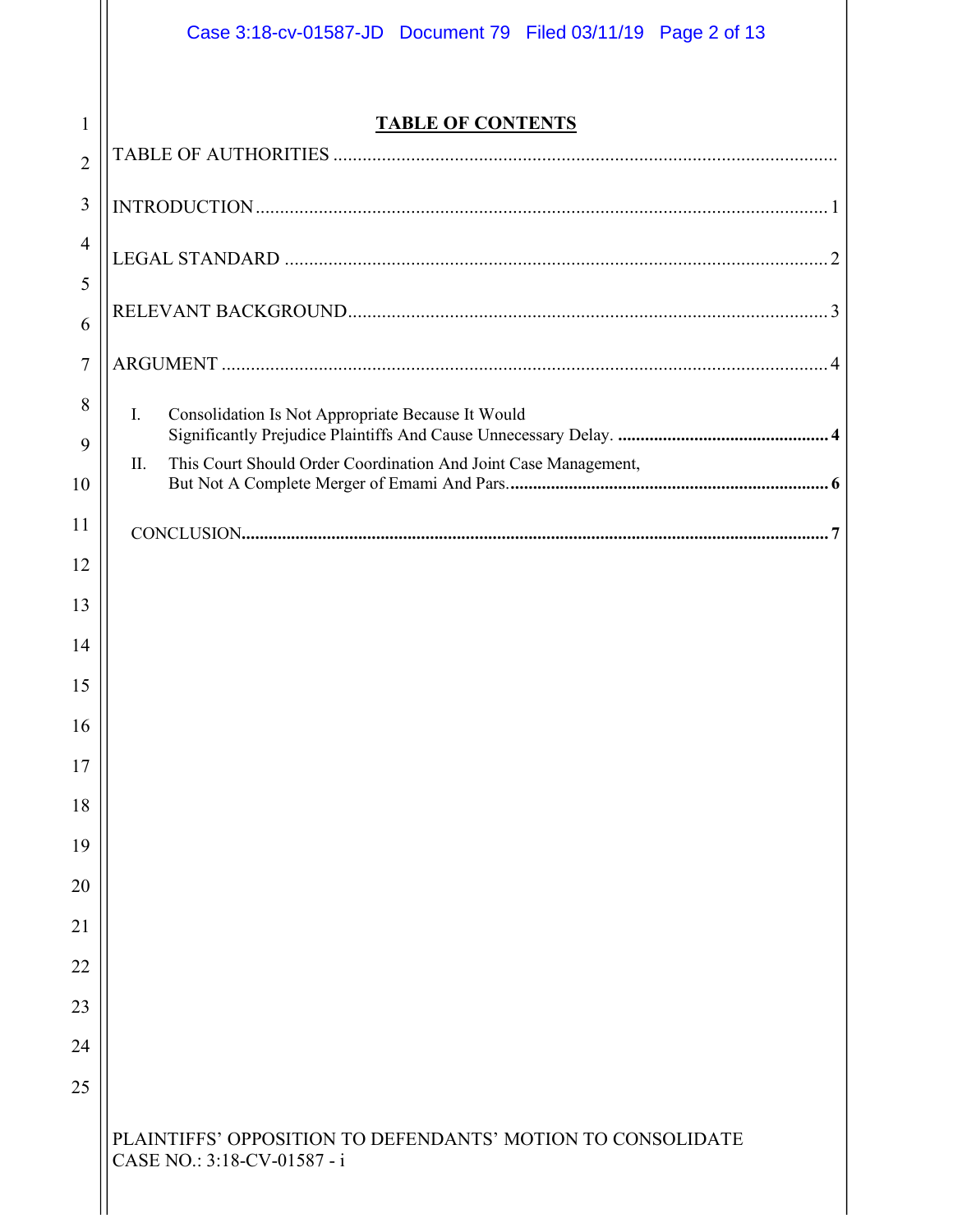|                | Case 3:18-cv-01587-JD Document 79 Filed 03/11/19 Page 3 of 13                            |
|----------------|------------------------------------------------------------------------------------------|
| 1              | <b>TABLE OF AUTHORITIES</b>                                                              |
| $\overline{2}$ | <b>CASES</b>                                                                             |
| 3              | Alandy v. Experian Information Solutions,                                                |
| 4              |                                                                                          |
| 5              | Atoninetti v. Chipotle Mexican Grill, Inc.,                                              |
| 6              |                                                                                          |
| 7              | California v. Ross,                                                                      |
| 8              |                                                                                          |
| 9              | E.E.O.C. v. HBE Corp.                                                                    |
| 10<br>11       |                                                                                          |
| 12             | Farina Focaccia & Cucina Italiana, LLC v. 700 Valencia St., LLC,                         |
| 13             |                                                                                          |
| 14             | Huene v. United States,                                                                  |
| 15             |                                                                                          |
| 16             | In re HP Derivative Litig.,                                                              |
| 17             |                                                                                          |
| 18             | Int'l Refugee Assistance Project v. Trump,                                               |
| 19             |                                                                                          |
| 20             | Intertex, Inc. v. Dri-Eaz Prods., Inc.,                                                  |
| 21             |                                                                                          |
| 22             | Inv'rs Research Co. v. U.S. Dist. Court for Cent. Dist. of California,                   |
| 23             |                                                                                          |
| 24<br>25       |                                                                                          |
|                | PLAINTIFFS' OPPOSITION TO DEFENDANTS' MOTION TO CONSOLIDATE<br>CASE NO.: 3:18-CV-01587 - |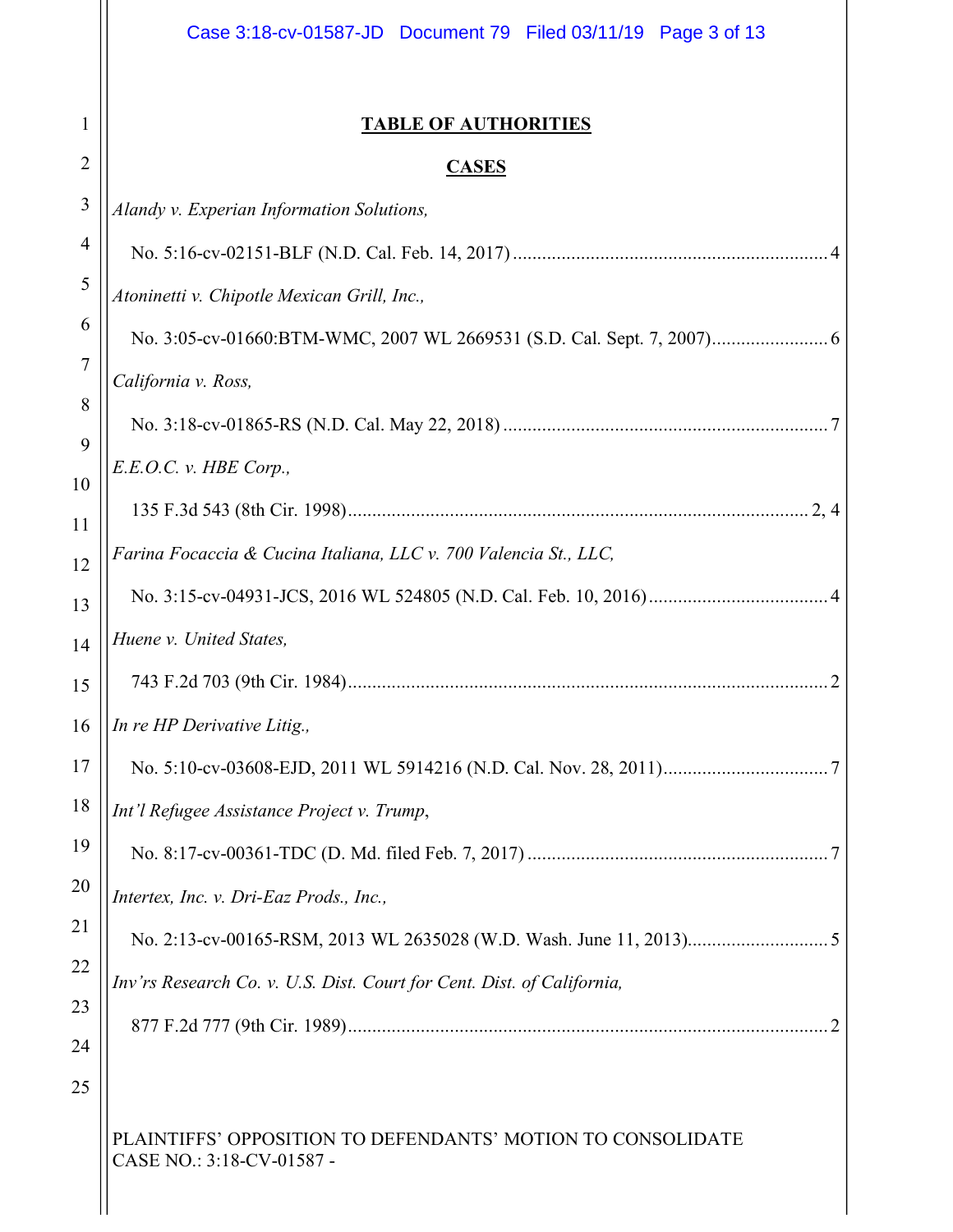# Case 3:18-cv-01587-JD Document 79 Filed 03/11/19 Page 4 of 13

| $\mathbf{1}$   | Iranian Alliances Across Borders v. Trump,                                                 |
|----------------|--------------------------------------------------------------------------------------------|
| $\overline{2}$ |                                                                                            |
| 3              | Jones v. Bank of Am., N.A.,                                                                |
| 4              |                                                                                            |
| 5              | LSP Techs., Inc. v. Metal Imp. Co. LLC,                                                    |
| 6              |                                                                                            |
| $\overline{7}$ | Lum v. Mercedez-Benz, LLC,                                                                 |
| 8<br>9         |                                                                                            |
| 10             | Netcurrents Info. Servs., Inc. v. Dow Jones & Co., Inc.,                                   |
| 11             |                                                                                            |
| 12             | Odyssey Wireless, Inc. v. Apple Inc.,                                                      |
| 13             |                                                                                            |
| 14             | Parapluie v. Mills,                                                                        |
| 15             |                                                                                            |
| 16             | Pars Equality Ctr. v. Pompeo,                                                              |
| 17             | .3, 4                                                                                      |
| 18             | Regents of University of California v. Dep't of Homeland Sec.,                             |
| 19             |                                                                                            |
| 20             | Safir v. BBG Communications, Inc.,                                                         |
| 21             |                                                                                            |
| 22             | Snyder v. Nationstar Mortgage,                                                             |
| 23             |                                                                                            |
| 24             |                                                                                            |
| 25             |                                                                                            |
|                | PLAINTIFFS' OPPOSITION TO DEFENDANTS' MOTION TO CONSOLIDATE<br>CASE NO.: 3:18-CV-01587 - i |

 $\begin{array}{c} \hline \end{array}$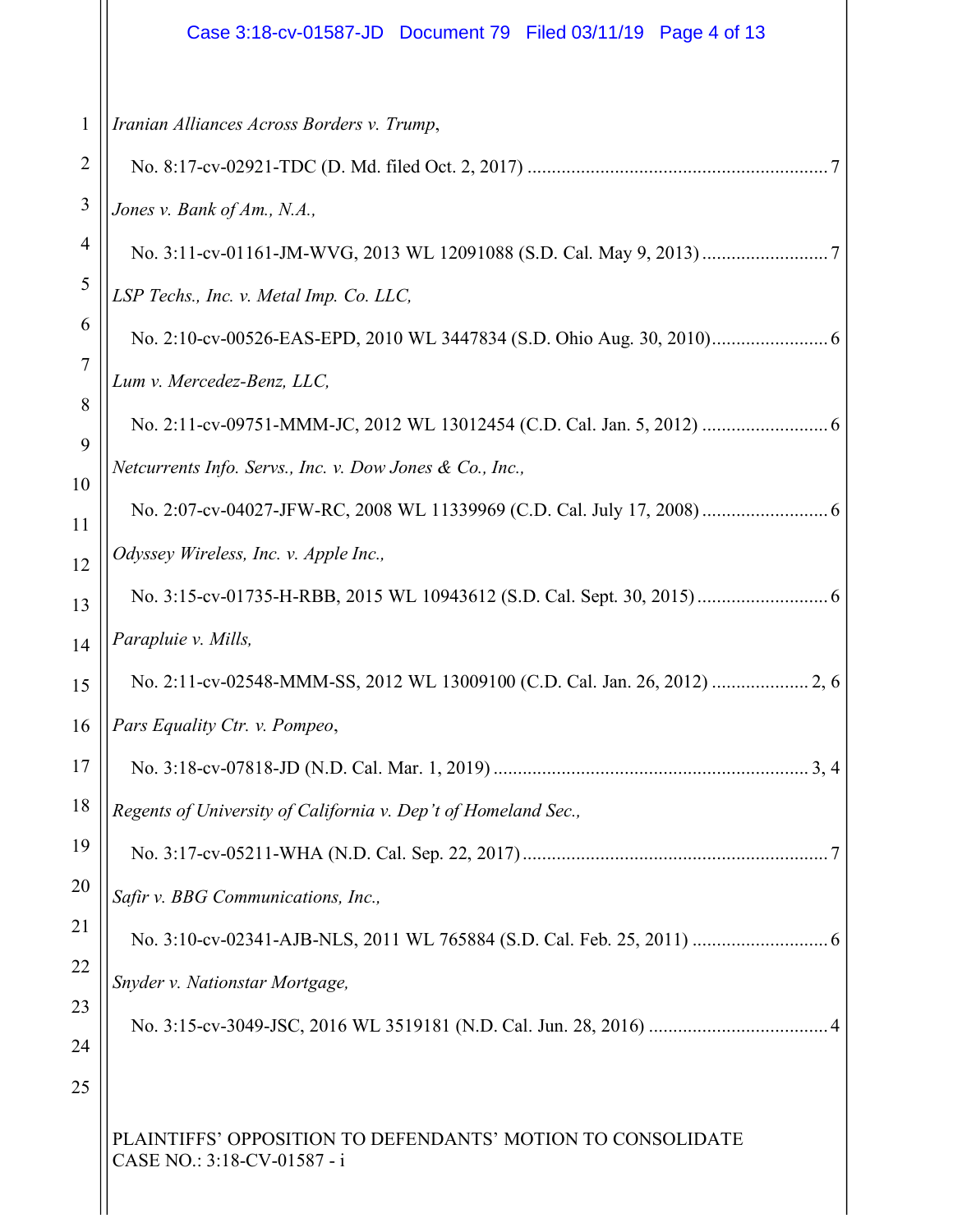|                | Case 3:18-cv-01587-JD  Document 79  Filed 03/11/19  Page 5 of 13                            |
|----------------|---------------------------------------------------------------------------------------------|
| $\mathbf{1}$   | Southwest Marine, Inc. v. Triple A Mach. Shop, Inc.,                                        |
| $\overline{2}$ |                                                                                             |
| $\mathfrak{Z}$ | Venate v. Int'l Follies, Inc.,                                                              |
| 4              |                                                                                             |
| 5              | Wright v. United States,                                                                    |
| 6              |                                                                                             |
| $\overline{7}$ | Zakzok v. Trump,                                                                            |
| 8              |                                                                                             |
| 9<br>10        | Zhu v. UCBH Holdings, Inc.,                                                                 |
| 11             |                                                                                             |
| 12             |                                                                                             |
| 13             | <b>FEDERAL RULES</b>                                                                        |
| 14             |                                                                                             |
| 15             |                                                                                             |
| 16             |                                                                                             |
| 17             |                                                                                             |
| 18             |                                                                                             |
| 19             |                                                                                             |
| 20             |                                                                                             |
| 21             |                                                                                             |
| 22             |                                                                                             |
| 23             |                                                                                             |
| 24             |                                                                                             |
| 25             |                                                                                             |
|                | PLAINTIFFS' OPPOSITION TO DEFENDANTS' MOTION TO CONSOLIDATE<br>CASE NO.: 3:18-CV-01587 - ii |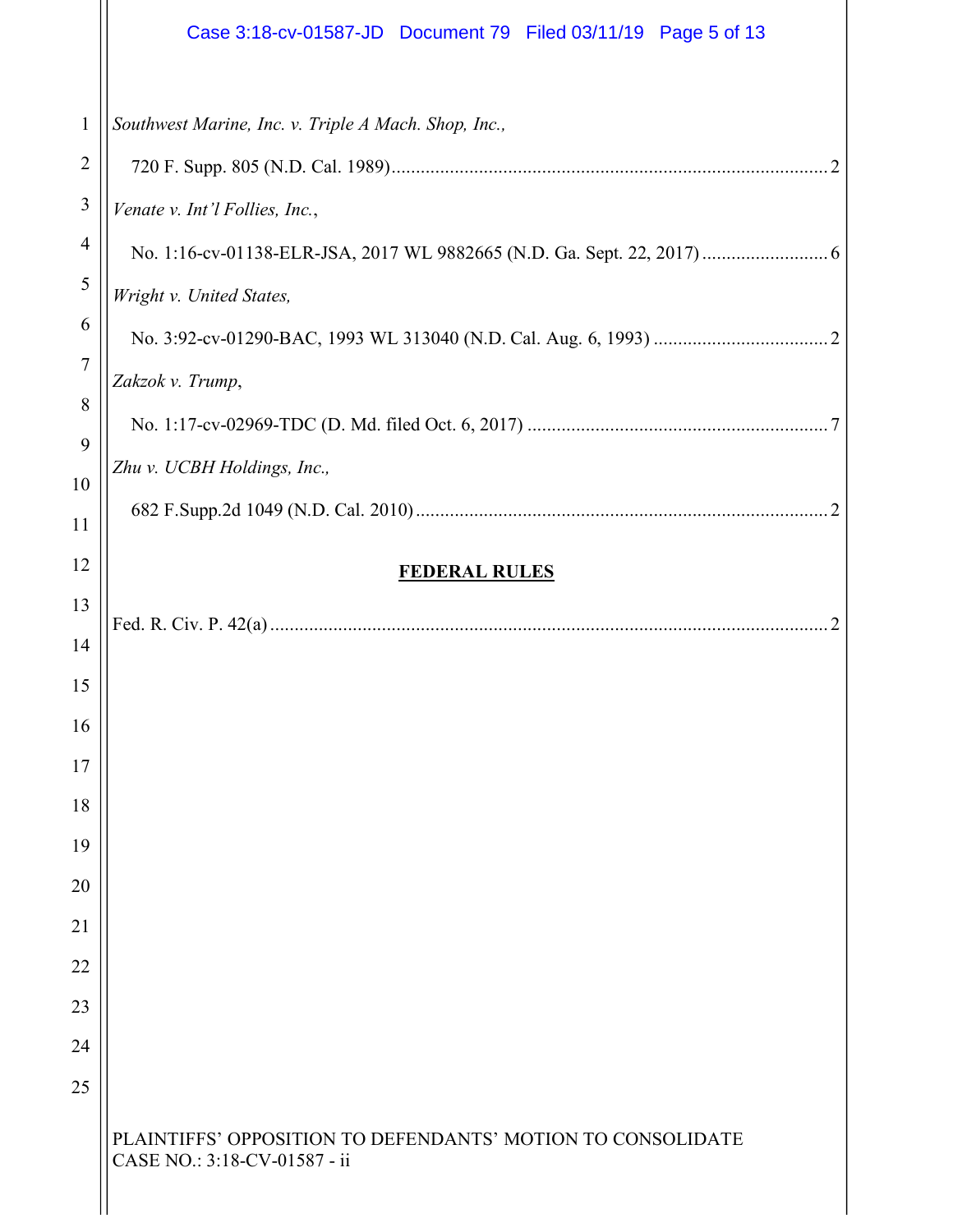1

2

3

4

5

6

7

8

9

10

11

12

13

14

## **INTRODUCTION**

*Emami* plaintiffs vigorously oppose the form of consolidation Defendants seek. For over a year, plaintiffs have been separated from their families and loved ones at critical moments in their lives, including pregnancy, marriage, and childbirth. Many are living in dangerous circumstances. Others are losing significant employment or professional opportunities in the United States. Months after filing their lawsuit, they have survived Defendants' Motion to Dismiss their APA claims, and just recently filed an amended complaint pursuant to this Court's February 4 Order. ECF No. 74. They now await production of the administrative record and Defendants' responsive pleading. But instead of moving forward, Defendants ask this Court to require *Emami* plaintiffs to forego all the progress they have made thus far and to return to square one. Defendants would have plaintiffs step away from litigating the substance of this case and embark on a complicated merger of their complaint with a different set of plaintiffs in a different procedural posture represented by numerous other counsel teams, only to relitigate largely the same issues they have already been making progress on in the instant case. The most likely outcome is that, after several months of unnecessary re-litigation and delay, *Emami* plaintiffs would find themselves back in the position they are in today. Such a move would burden and disadvantage both *Emami* and *Pars* plaintiffs at this stage in the litigation, and would present no efficiency gains with respect to the claims that are not overlapping. It would particularly set *Emami* plaintiffs back and would prejudice their ability to reach a timely resolution to their case. It would also be a waste of the significant resources this Court has already put into the *Emami* matter. *See* Transcript of Hearing on Mot. to Dismiss Pls.' First Amended Compl. ("MTD Hearing Transcript") ECF No. 68, at 5.

PLAINTIFFS' OPPOSITION TO DEFENDANTS' MOTION TO CONSOLIDATE CASE NO.: 3:18-CV-01587 - 1 While *Emami* plaintiffs oppose a complete merger and the refiling of a single consolidated complaint, they, like *Pars* plaintiffs, fully support coordinating the cases to avoid duplicative work and to promote judicial efficiency. They join in *Pars* plaintiffs' proposal that this Court order a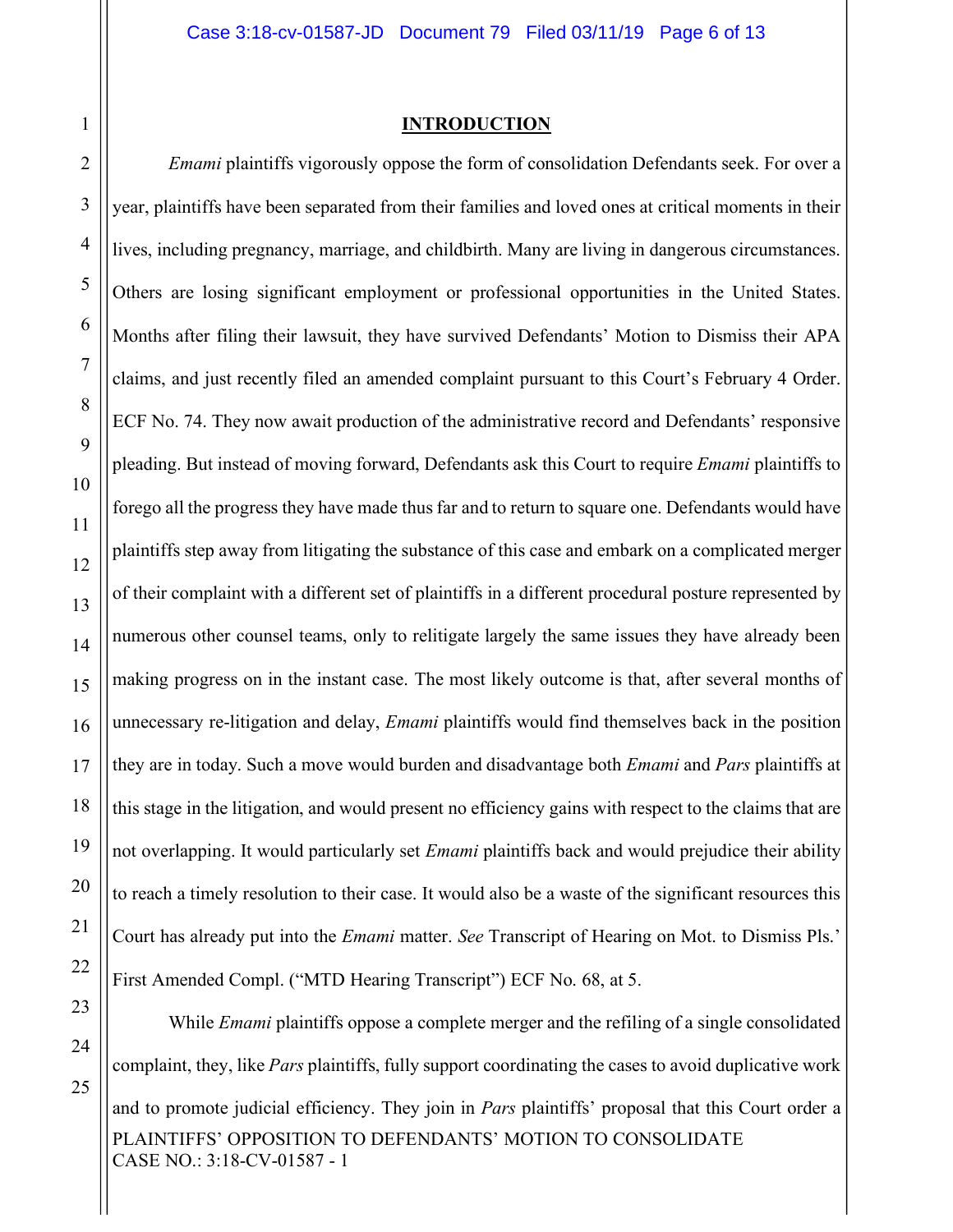1 2 3 joint case management conference to discuss coordinating schedules, the applicability of this Court's February 4 ruling to the *Pars* matter, a timeline for production of the administrative record, and the remainder of the pre-trial schedule.<sup>1</sup>

## **LEGAL STANDARD**

Courts have discretion to consolidate cases that involve "a common question of law or fact". Fed. R. Civ. P. 42(a); *Inv'rs Research Co. v. U.S. Dist. Court for Cent. Dist. of California,*  877 F.2d 777 (9th Cir. 1989). The party seeking consolidation bears the burden of demonstrating that convenience and judicial economy would result from consolidation. *Wright v. United States,*  No. 3:92-cv-01290-BAC, 1993 WL 313040, at \*1 (N.D. Cal. Aug. 6, 1993). Although the threshold question is whether the cases involve common issues of law or fact, consolidation is not appropriate in all cases with common issues. Courts must "weigh[] the interest of judicial convenience against the potential for delay, confusion and prejudice caused by consolidation." *Southwest Marine, Inc. v. Triple A Mach. Shop, Inc.,* 720 F. Supp. 805, 807 (N.D. Cal. 1989); *Zhu v. UCBH Holdings, Inc.,* 682 F.Supp.2d 1049, 1052 (N.D. Cal. 2010); *Huene v. United States,* 743 F.2d 703, 704 (9th Cir. 1984); *see also E.E.O.C. v. HBE Corp.,* 135 F.3d 543, 551 (8th Cir. 1998) (consolidation is not appropriate where it causes "inefficiency, inconvenience, or unfair prejudice to a party"). Differences in procedural posture also tend to weigh against consolidation. *See Parapluie v. Mills,* No. 2:11-cv-02548-MMM-SS, 2012 WL 13009100, at \*6 (C.D. Cal. Jan. 26, 2012).

25

<u>.</u>

PLAINTIFFS' OPPOSITION TO DEFENDANTS' MOTION TO CONSOLIDATE CASE NO.: 3:18-CV-01587 - 2

4

5

6

7

<sup>9</sup> 10 11 12 13 14 15 16 17 18 19 20 21 22 23 24

<sup>1</sup> *Emami* plaintiffs would propose that Defendants be required to file responsive pleadings to the *Emami* Second Amended Complaint and the *Pars* complaint and to produce the administrative record within 21 days of this Court's decision on the Motion to Consolidate. Defendants have already stipulated to that timeline for filing a responsive pleading in the *Emami* case. Such a timeline would allow both cases to proceed along the same track without

prejudicing plaintiffs by needlessly setting their cases back several months.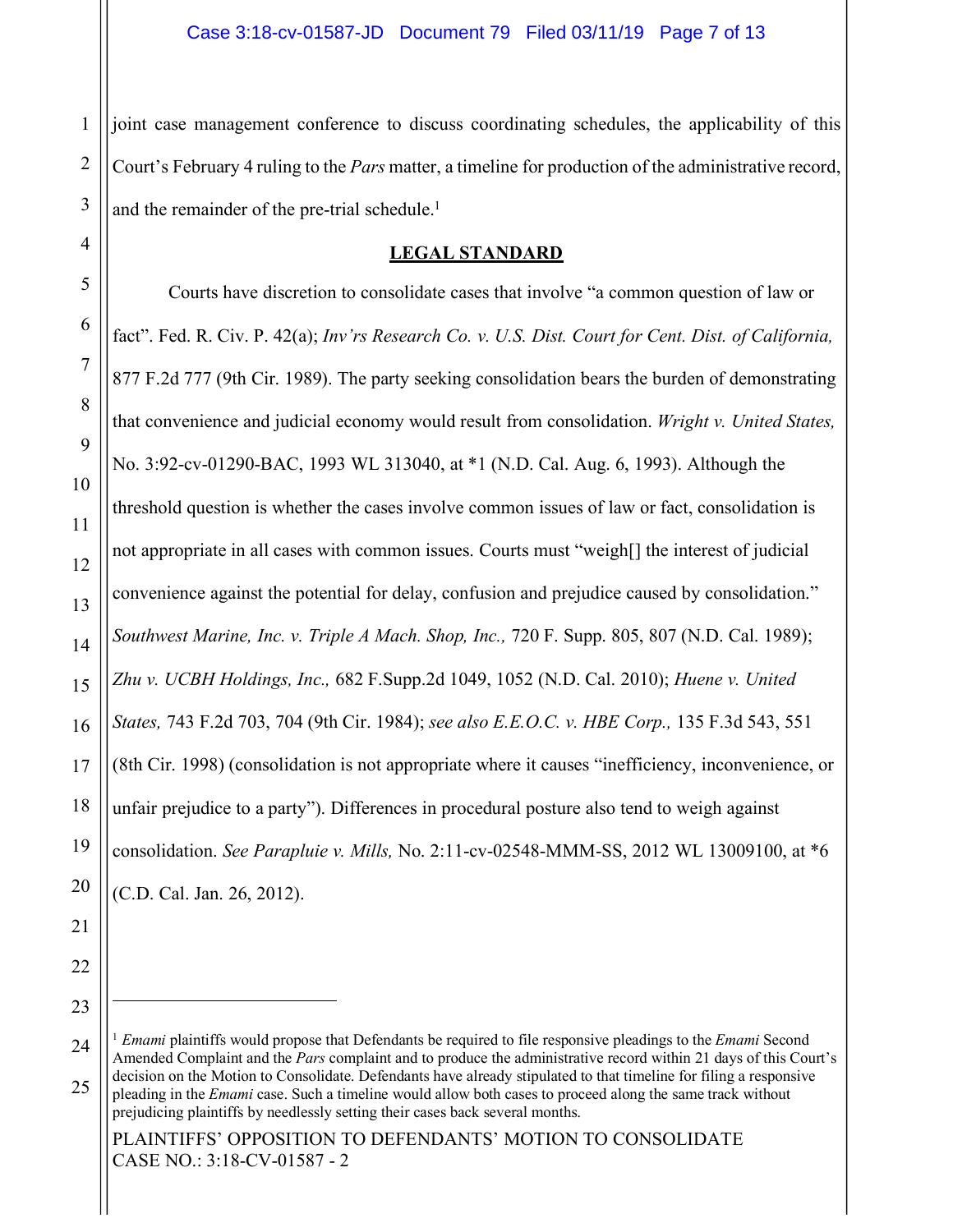25

## **RELEVANT BACKGROUND**

1. On July 29, 2018, *Emami* plaintiffs filed an amended complaint challenging Defendants' implementation of the waiver provisions of Presidential Proclamation No. 9645.

2. Defendants subsequently filed a Motion to Dismiss, which was fully briefed, and this Court held a hearing on December 13, 2018.

3. During the hearing, the Court discussed the *Pars* matter and raised the question of formal consolidation. Plaintiffs' counsel stated that plaintiffs would prefer to avoid formal consolidation in favor of a coordination arrangement, and Defendants did not object or indicate that they would be seeking consolidation of the two cases. MTD Hearing Transcript at 4-6.

4. On December 31, 2018, the *Pars* matter was transferred to the Northern District of California. It was designated as related to the *Emami* matter on January 29, 2019.

PLAINTIFFS' OPPOSITION TO DEFENDANTS' MOTION TO CONSOLIDATE CASE NO.: 3:18-CV-01587 - 3 5. On February 4, 2019, this Court denied Defendants' Motion to Dismiss as to the Administrative Procedure Act claim, dismissed plaintiffs' constitutional and mandamus claims without prejudice, and gave plaintiffs leave to amend their complaint by February 25, 2019. ECF No. 74, at 19. Pursuant to that Order, plaintiffs filed an amended complaint on February 23, 2019. 6. Without any prior discussions with *Emami* counsel, Defendants' counsel sent an email to *Pars* and *Emami* counsel on February 15 informing them of their intent to file a motion to consolidate and requesting positions on the motion. As detailed in the *Pars* response, Resp. of Pars Pls. to Defs.' Mot. To Consolidate ("Resp. of Pars Pls."), *Pars Equality Ctr. v. Pompeo*, No. 3:18 cv-07818-JD (N.D. Cal. Mar. 1, 2019), ECF No. 92, both *Emami* and *Pars* plaintiffs sought clarification from Defendants with respect to the form of consolidation being sought. Both *Emami*  and *Pars* plaintiffs also offered to meet and confer with Defendants on a mutually convenient coordination arrangement, in an attempt to avoid time-consuming and needlessly adversarial motions practice. Resp. of Pars Pls. at 3-5, *Pars Equality Center v. Pompeo*, No. 3:18-cv-07818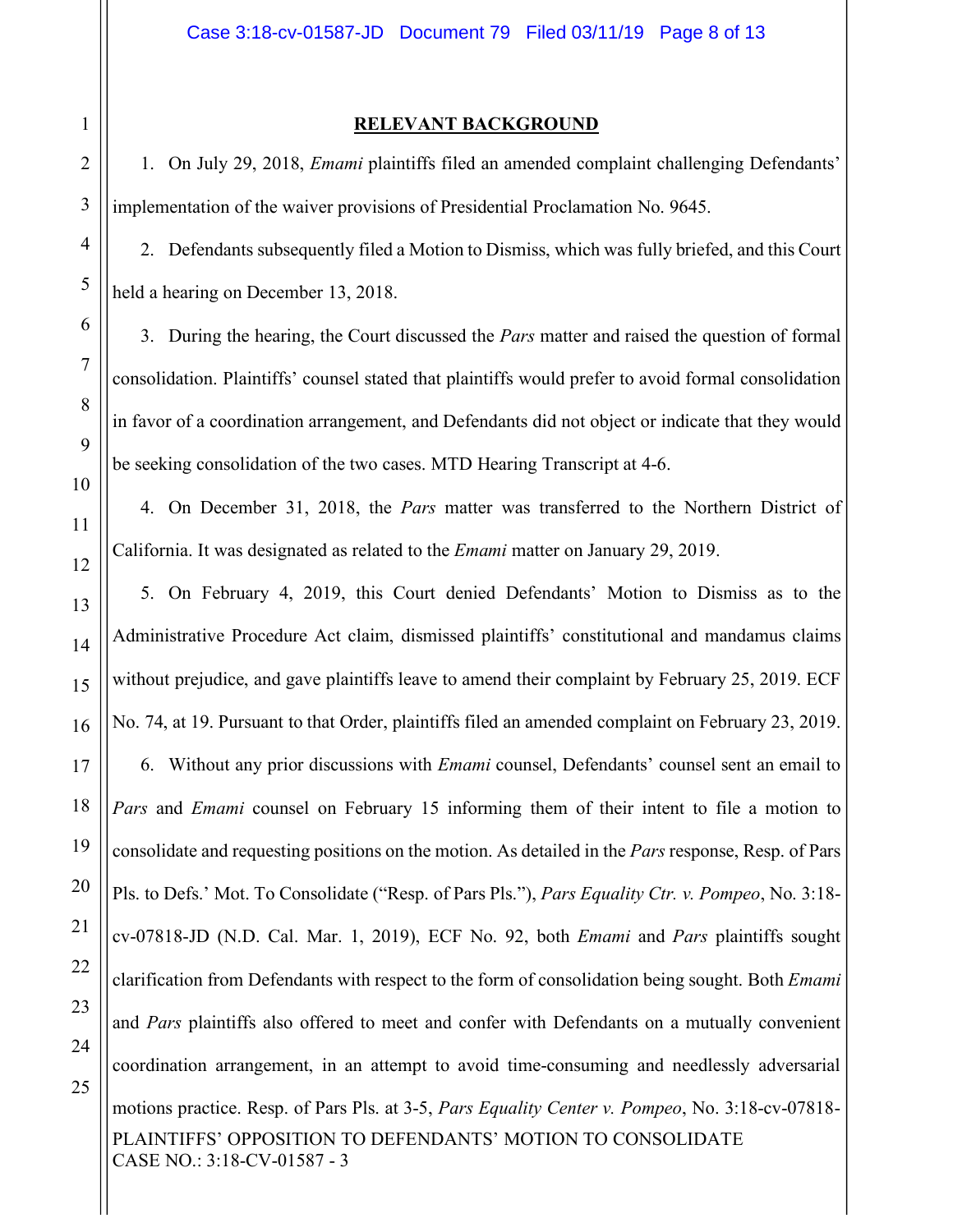JD (N.D. Cal. Mar. 1, 2019), ECF No. 92-1, at 3-4. Defendants declined to meet and confer and refused to provide information about the form of relief their motion would seek, which made it impossible for plaintiffs' counsel to take a firm position on the motion. Sung Decl. at 4-5.

7. Without informing *Emami* plaintiffs, Defendants filed the motion to consolidate in the *Pars*  case on February 20. On February 26, after plaintiffs had already filed their amended complaint pursuant to this Court's February 4 Order, Defendants filed the same motion in the instant case, seeking a complete merger of the two cases and the filing of a single consolidated complaint. Defendants did not address the burden or prejudice to plaintiffs that would result from such a merger.

### **ARGUMENT**

# **I. Consolidation Is Not Appropriate Because It Would Significantly Prejudice Plaintiffs And Cause Unnecessary Delay.**

Where consolidation would result in prejudice to the non-moving party or in significant delay, courts routinely deny consolidation requests. *See, e.g., Farina Focaccia & Cucina Italiana, LLC v. 700 Valencia St., LLC,* No. 3:15-cv-04931-JCS, 2016 WL 524805 (N.D. Cal. Feb. 10, 2016); *Snyder v. Nationstar Mortgage,* No. 3:15-cv-3049-JSC, 2016 WL 3519181 (N.D. Cal. Jun. 28, 2016); *Alandy v. Experian Information Solutions,* No. 5:16-cv-02151-BLF (N.D. Cal. Feb. 14, 2017), ECF No. 60; *see also E.E.O.C. v. HBE Corp.,* 135 F.3d 543, 551 (8th Cir. 1998) (consolidation is not appropriate where it would cause "inefficiency, inconvenience, or unfair prejudice to a party."). In this case, consolidation would result in a straightforward shifting of litigation burdens from Defendants to plaintiffs by reversing the current posture of both cases. At this time, *Emami* plaintiffs have survived a motion to dismiss their Administrative Procedure Act claim and are awaiting production of the administrative record so that they can fully litigate that claim on the merits. They have also filed an amended complaint and are awaiting Defendants'

PLAINTIFFS' OPPOSITION TO DEFENDANTS' MOTION TO CONSOLIDATE CASE NO.: 3:18-CV-01587 - 4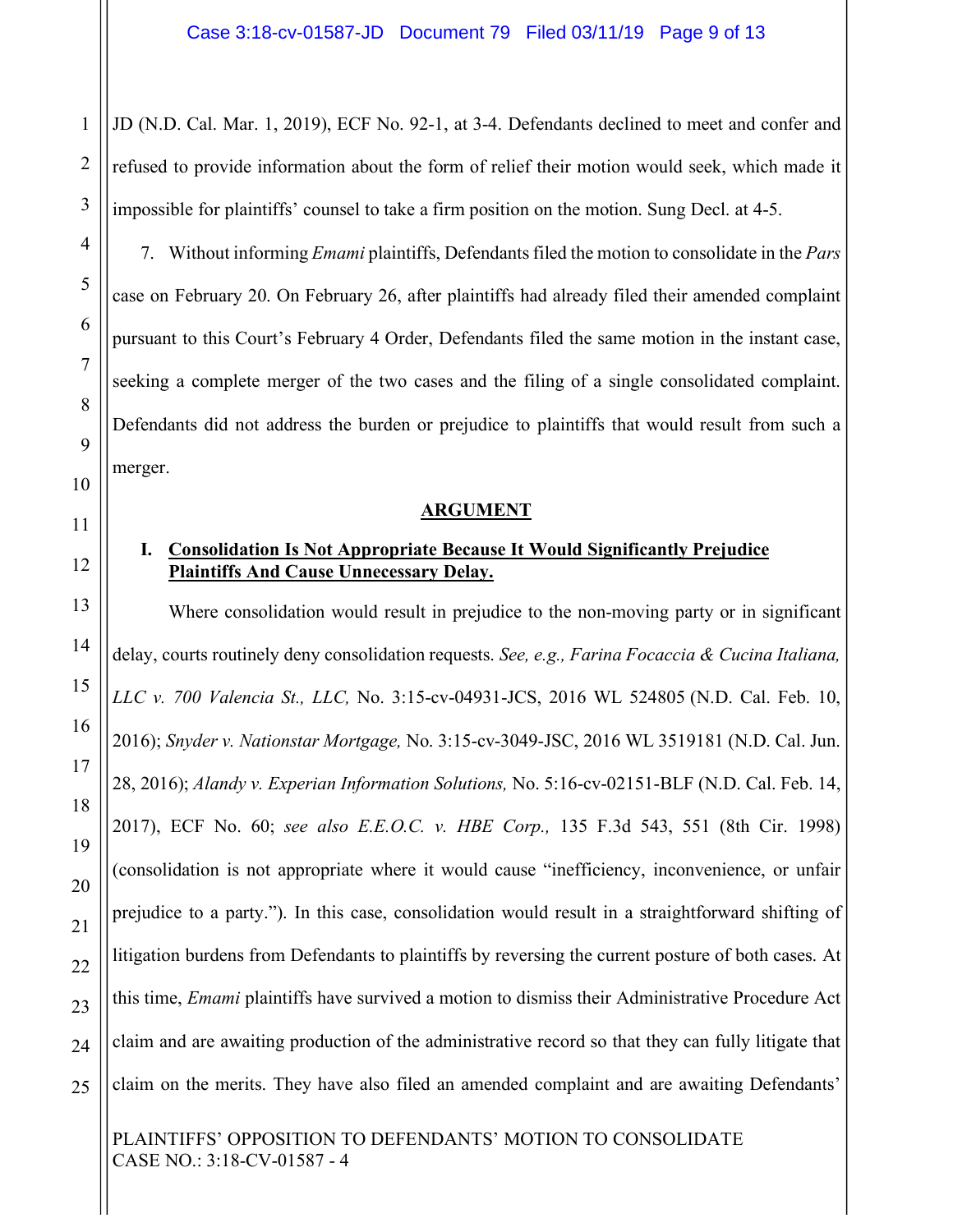## Case 3:18-cv-01587-JD Document 79 Filed 03/11/19 Page 10 of 13

responsive pleading on the balance of their claims. *Pars* plaintiffs, meanwhile, are awaiting Defendants' well-overdue responsive pleading on their initial complaint. Resp. of Pars Pls. at 1-3. Instead of complying with their obligation to respond to the existing pleadings in *Emami* and *Pars*  and to produce the administration record, Defendants would effectively shift the burden back to plaintiffs to engage in an unnecessary and cumbersome merger that would significantly delay the progress of both cases. This would prejudice both *Emami* and *Pars* plaintiffs and would unfairly inure to the benefit of Defendants.

The merger requested by Defendants would also undermine both *Emami* and *Pars*  plaintiffs' ability to ensure that their "actions retain their separate character." *Intertex, Inc. v. Dri-Eaz Prods., Inc.,* No. 2:13-cv-00165-RSM, 2013 WL 2635028, at \*4 (W.D. Wash. June 11, 2013). As *Pars* plaintiffs have noted, each set of plaintiffs has made specific legal and strategic choices relating to the framing and substance of their claims. Resp. of Pars Pls. at 7-8. Requiring a merger of the two complaints would deprive both sets of plaintiffs the ability to retain independence with respect to those choices. It would therefore cause further prejudice to plaintiffs, without resulting in any meaningful efficiency gains. Whether the two cases are consolidated through a merged complaint or not, Defendants will have to respond to, and the Court will adjudicate, the claims that are not overlapping in the ordinary course. And for the claims that are overlapping, the refiling of a consolidated complaint would only require the Court to duplicate work it has already done, rather than simply extend its ruling to parallel *Pars* claims and determine a coordinated schedule for the claims that remain outstanding in each of the cases. Further, discovery and productions need not be repeated or duplicated and can be shared between the two plaintiff teams. *See LSP Techs., Inc. v. Metal Imp. Co. LLC,* No. 2:10-cv-00526-EAS-EPD, 2010 WL 3447834, at \*2 (S.D. Ohio Aug. 30, 2010).

PLAINTIFFS' OPPOSITION TO DEFENDANTS' MOTION TO CONSOLIDATE CASE NO.: 3:18-CV-01587 - 5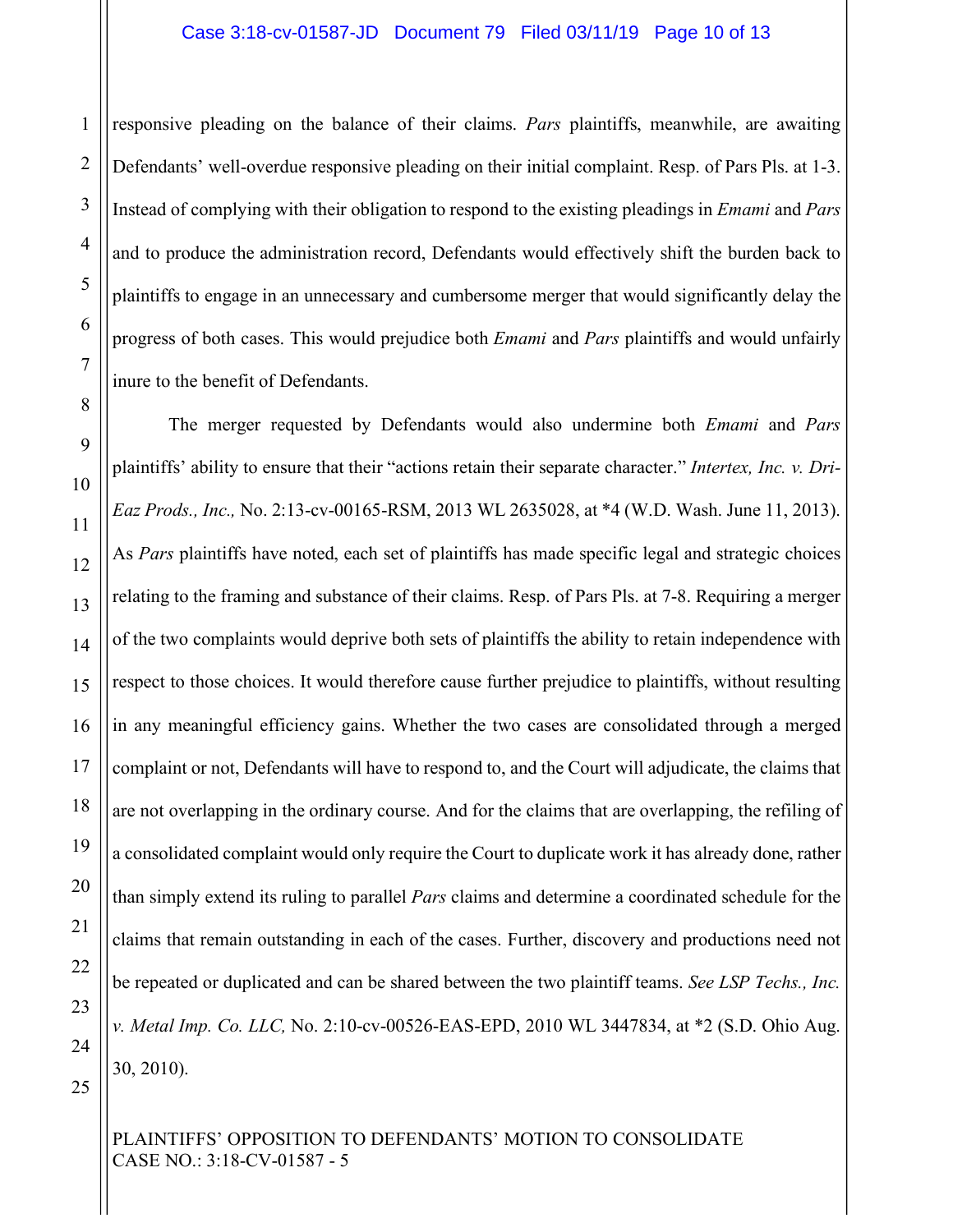## Case 3:18-cv-01587-JD Document 79 Filed 03/11/19 Page 11 of 13

Consolidation is also especially inappropriate where, as here, the cases are in different stages of pre-trial proceedings and consolidation would cause significant delay. *See, e.g., Lum v. Mercedez-Benz, LLC,* No. 2:11-cv-09751-MMM-JC, 2012 WL 13012454, at \*2 (C.D. Cal. Jan. 5, 2012); *Parapluie v. Mills,* No. 2:11-cv-02548-MMM-SS, 2012 WL 13009100, at \*5 (C.D. Cal. Jan. 26, 2012); *Safir v. BBG Communications, Inc.,* No. 3:10-cv-02341-AJB-NLS, 2011 WL 765884, at \*2 (S.D. Cal. Feb. 25, 2011). Here, consolidation would further protract the pendency of the two cases before this Court and would inevitably slow down their resolution. As other courts have recognized, slowing down or frustrating the resolution of cases assists neither the parties nor the court. *See Venate v. Int'l Follies, Inc.*, No. 1:16-cv-01138-ELR-JSA, 2017 WL 9882665, at \*3 (N.D. Ga. Sept. 22, 2017). And since the two cases are already related and pending before this Court, there is no danger of inconsistent or duplicative rulings if the two cases are not merged, thus obviating a primary reason combining the two cases could otherwise have been useful. *See, e.g., Atoninetti v. Chipotle Mexican Grill, Inc.,* No. 3:05-cv-01660:BTM-WMC, 2007 WL 2669531, at \*3 (S.D. Cal. Sept. 7, 2007); *Netcurrents Info. Servs., Inc. v. Dow Jones & Co., Inc.,* No. 2:07-cv-04027-JFW-RC, 2008 WL 11339969, at \*2 (C.D. Cal. July 17, 2008).

For all these reasons, this Court should deny Defendants' motion to require plaintiffs to involuntarily return to the drawing board and merge their complaints.

## **II. This Court Should Order Coordination And Joint Case Management, But Not A Complete Merger of** *Emami* **And** *Pars.*

As numerous courts have recognized, there are many coordination arrangements short of a full merger that promote efficiency and eliminate the need for duplicative work, including the alignment of pretrial deadlines and discovery schedules. *See, e.g., Odyssey Wireless, Inc. v. Apple Inc.,* No. 3:15-cv-01735-H-RBB, 2015 WL 10943612, at \*2 (S.D. Cal. Sept. 30, 2015); *Jones v. Bank of Am., N.A.,* No. 3:11-cv-01161-JM-WVG, 2013 WL 12091088, at \*1 (S.D. Cal. May 9,

PLAINTIFFS' OPPOSITION TO DEFENDANTS' MOTION TO CONSOLIDATE CASE NO.: 3:18-CV-01587 - 6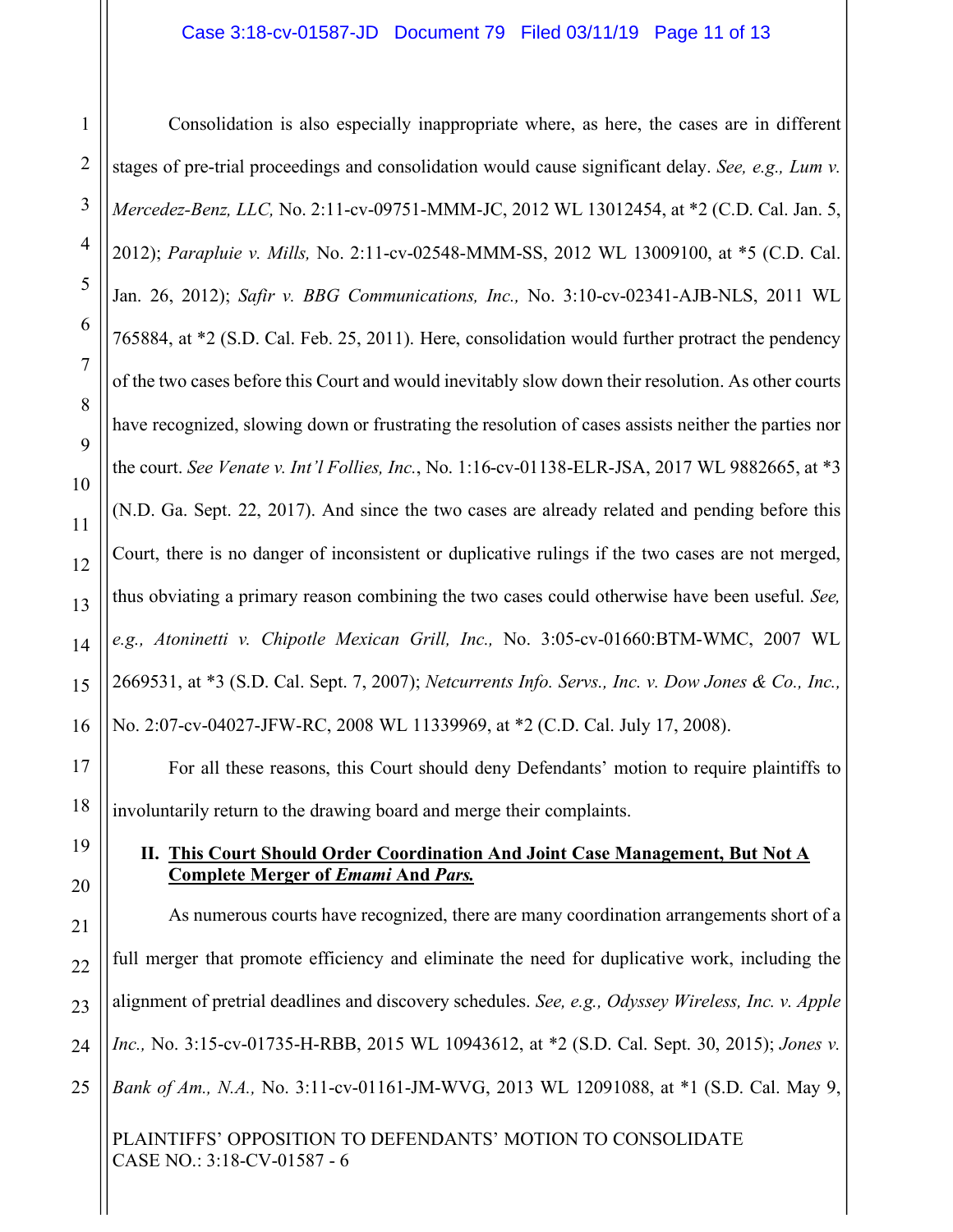## Case 3:18-cv-01587-JD Document 79 Filed 03/11/19 Page 12 of 13

2013). Courts in this district and elsewhere have allowed similar cases to be maintained on "separate, yet similar, litigation tracks" facilitated in part by issuing joint orders as necessary. *See In re HP Derivative Litig.,* No. 5:10-cv-03608-EJD, 2011 WL 5914216, at \*4 (N.D. Cal. Nov. 28, 2011); *Regents of University of California v. Dep't of Homeland Sec.,* No. 3:17-cv-05211-WHA, (N.D. Cal. Sep. 22, 2017) ECF No. 49 (relating but not consolidating five separate cases challenging rescission of DACA); *California v. Ross,* No. 3:18-cv-01865-RS (N.D. Cal. May 22, 2018), ECF No. 14 (relating but not consolidating two separate cases challenging additional of citizenship question to the census); *see also Int'l Refugee Assistance Project v. Trump*, No. 8:17 cv-00361-TDC (D. Md. filed Feb. 7, 2017); *Iranian Alliances Across Borders v. Trump*, No. 8:17 cv-02921-TDC (D. Md. filed Oct. 2, 2017); *Zakzok v. Trump*, No. 1:17-cv-02969-TDC (D. Md. filed Oct. 6, 2017) (coordinating but not consolidating three separate challenges, including one involving undersigned counsel and another involving counsel from the *Pars* team). Plaintiffs stand ready to participate in good faith in a similar coordination arrangement.

In light of the ready availability of alternatives that would not prejudice any party and that would avoid inefficiencies and further delay, this Court should decline to merge the *Emami* and *Pars* cases.

### **CONCLUSION**

For the foregoing reasons, Defendants' Motion to Consolidate should be denied.

Dated: March 10, 2019 Respectfully Submitted, Washington, D.C.

/s/Sirine Shebaya\_\_\_\_\_\_\_\_\_\_ SIRINE SHEBAYA (*pro hac vice*) NIMRA AZMI (*pro hac vice*)\* JOSEPH SAEI (CA SBN 321341)\* MUSLIM ADVOCATES P.O. Box 34440

PLAINTIFFS' OPPOSITION TO DEFENDANTS' MOTION TO CONSOLIDATE CASE NO.: 3:18-CV-01587 - 7